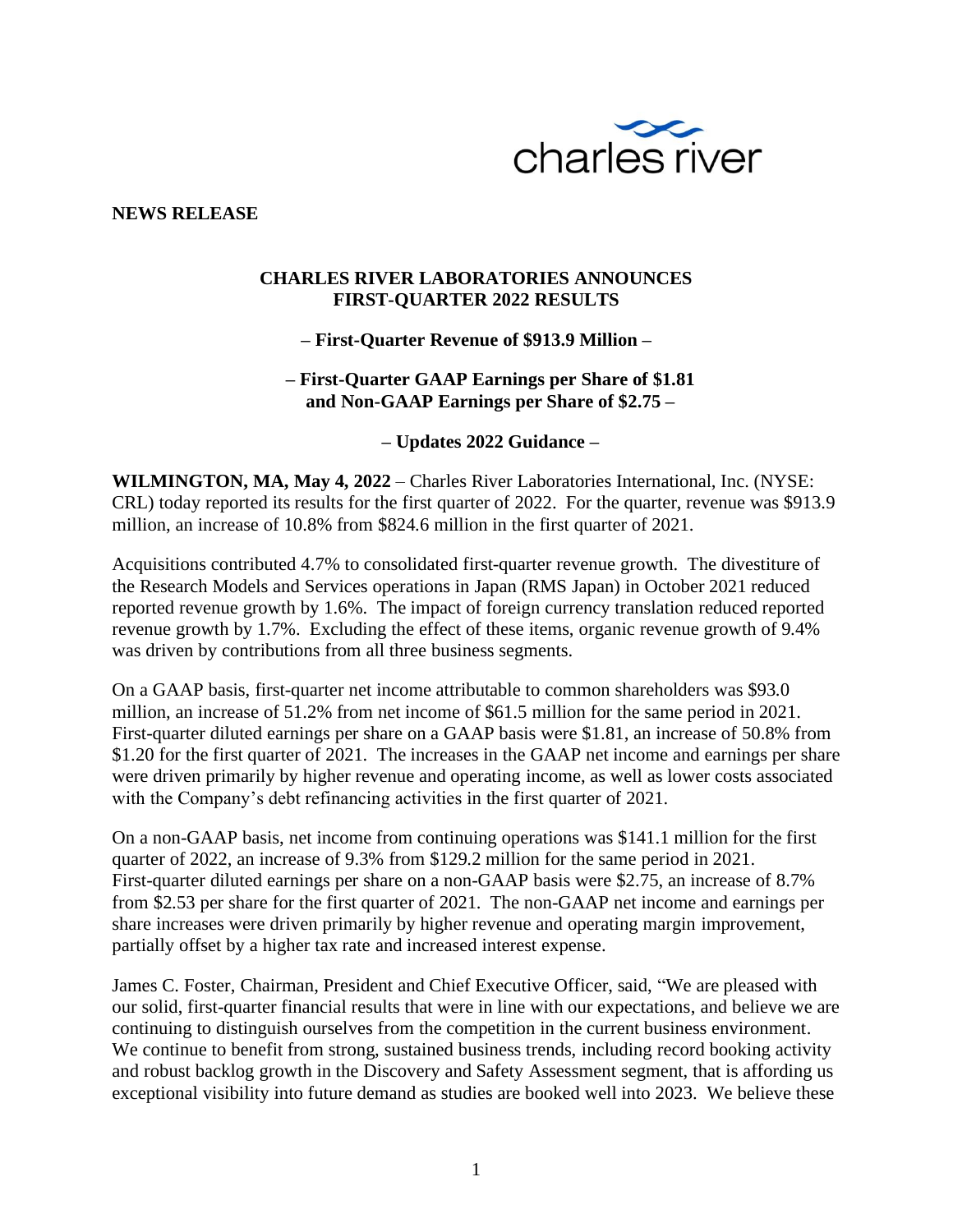trends, coupled with the continued strength of biopharmaceutical client spending, support our expectation that the revenue growth rate will accelerate from the first-quarter level, positioning us to achieve our financial guidance for the year."

# **First-Quarter Segment Results**

# *Research Models and Services (RMS)*

Revenue for the RMS segment was \$176.5 million in the first quarter of 2022, essentially unchanged from \$176.9 million in the first quarter of 2021. Reported revenue growth was reduced by 7.7% due to the divestiture of RMS Japan, and by 1.2% due to the impact of foreign currency translation. Organic revenue growth of 8.7% was driven by broad-based growth for research models, particularly in North America, and research model services, particularly in the Insourcing Solutions (IS) business.

In the first quarter of 2022, the RMS segment's GAAP operating margin increased to 27.1% from 25.4% in the first quarter of 2021. On a non-GAAP basis, the operating margin increased to 29.9% from 28.7% in the first quarter of 2021. The GAAP and non-GAAP operating margin increases were driven primarily by operating leverage from higher sales of research models.

# *Discovery and Safety Assessment (DSA)*

Revenue for the DSA segment was \$544.3 million in the first quarter of 2022, an increase of 8.6% from \$501.2 million in the first quarter of 2021. The impact of foreign currency translation reduced revenue by 1.6%, while acquisitions contributed 0.7% to DSA revenue growth. Organic revenue growth of 9.5% was primarily driven by the Safety Assessment business.

In the first quarter of 2022, the DSA segment's GAAP operating margin increased to 19.3% from 18.1% in the first quarter of 2021. The GAAP operating margin increase was driven by lower acquisition-related adjustments associated with contingent consideration. On a non-GAAP basis, the operating margin decreased to 22.9% from 23.8% in the first quarter of 2021, primarily reflecting higher staffing costs.

## *Manufacturing Solutions (Manufacturing)*

Revenue for the Manufacturing segment was \$193.1 million in the first quarter of 2022, an increase of 31.8% from \$146.5 million in the first quarter of 2021. The acquisitions of the Cognate BioServices (Cognate) and Vigene Biosciences (Vigene) CDMO businesses contributed 24.4% to Manufacturing revenue growth, while the impact of foreign currency translation reduced revenue by 2.7%. Organic revenue growth of 10.1% was driven by strong demand for Biologics Testing Solutions services, with Microbial Solutions revenue also increasing.

In the first quarter of 2022, the Manufacturing segment's GAAP operating margin decreased to 24.0% from 33.8% in the first quarter of 2021. On a non-GAAP basis, the operating margin decreased to 33.1% from 35.5% in the first quarter of 2021. The GAAP and non-GAAP operating margin decreases were driven primarily by the additions of Cognate and Vigene. Higher amortization and other integration costs associated with these acquisitions also contributed to the GAAP operating margin decline.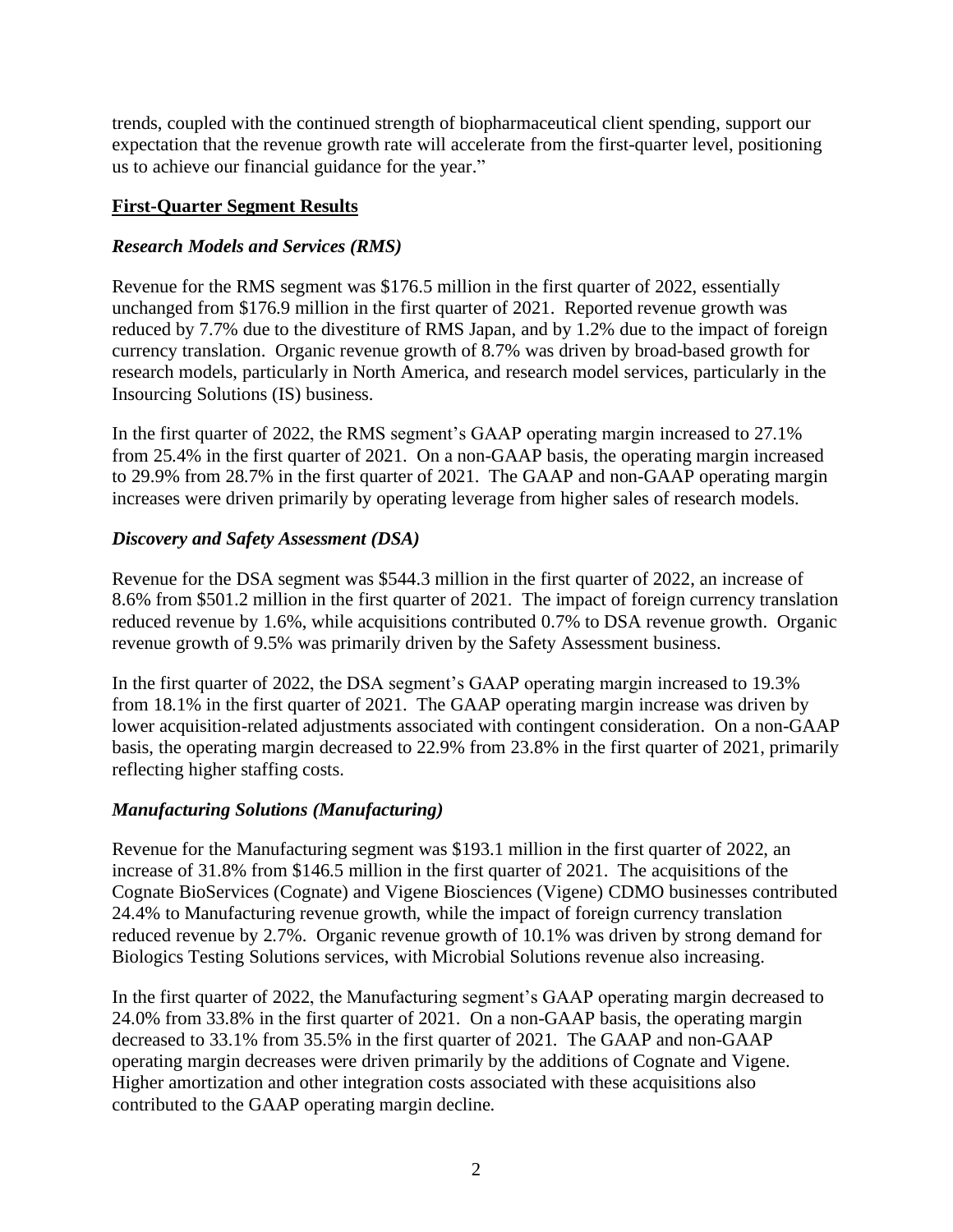# **Updates 2022 Guidance**

The Company is updating its 2022 financial guidance, which was previously provided on February 16, 2022. Reported revenue growth guidance is being increased by 50 basis points to 13.5% to 15.5% to reflect the Explora BioLabs acquisition, which was completed on April 5, 2022, partially offset by unfavorable movements in foreign currency translation. Organic revenue growth guidance remains unchanged for 2022.

The Company is maintaining its non-GAAP earnings per share guidance as a result of its firstquarter financial performance that was in line with prior expectations and an outlook of accelerating revenue growth during the remainder of the year. The 2022 non-GAAP earnings per share outlook includes a higher-than-expected tax rate, due principally to a lower excess tax benefit associated with stock-based compensation in the first quarter, as well as increased interest expense due to higher rate assumptions for the year. GAAP earnings per share guidance is being lowered to reflect amortization and other acquisition-related costs associated with Explora BioLabs, as well as the first-quarter loss from venture capital and other strategic investments.

The Company's updated guidance for revenue growth, earnings per share, and cash flow is as follows:

| <b>2022 GUIDANCE</b>                                                            | <b>CURRENT</b>       | <b>PRIOR</b>         |
|---------------------------------------------------------------------------------|----------------------|----------------------|
| Revenue growth, reported                                                        | $13.5\% - 15.5\%$    | $13.0\% - 15.0\%$    |
| Less: Contribution from acquisitions/divestitures,<br>net(1)                    | $\sim (1.0\%)$       |                      |
| Less: Impact of $53rd$ week in 2022                                             | $\sim (1.5)\%$       | $\sim (1.5\%)$       |
| Unfavorable/(favorable) impact of foreign exchange                              | $~1.5\%$             | $~1.0\%$             |
| Revenue growth, organic (2)                                                     | $12.5\% - 14.5\%$    | $12.5\% - 14.5\%$    |
| <b>GAAP EPS</b>                                                                 | $$8.70 - $8.95$      | $$9.20 - $9.45$      |
| Acquisition-related amortization (3)                                            | $$2.15 - $2.25$      | $$1.90 - $2.10$      |
| Acquisition and integration-related adjustments (4)                             | ~50.25               | ~50.10               |
| Venture capital and other strategic investment<br>losses/ $(gains)$ , net $(5)$ | \$0.20               |                      |
| Other items $(6)$                                                               | ~50.15               | ~50.10               |
| Non-GAAP EPS                                                                    | $$11.50 - $11.75$    | $$11.50 - $11.75$    |
| Cash flow from operating activities                                             | $\sim$ \$810 million | $\sim$ \$810 million |
| Capital expenditures                                                            | $\sim$ \$360 million | $\sim$ \$360 million |
| Free cash flow                                                                  | $\sim$ \$450 million | $\sim$ \$450 million |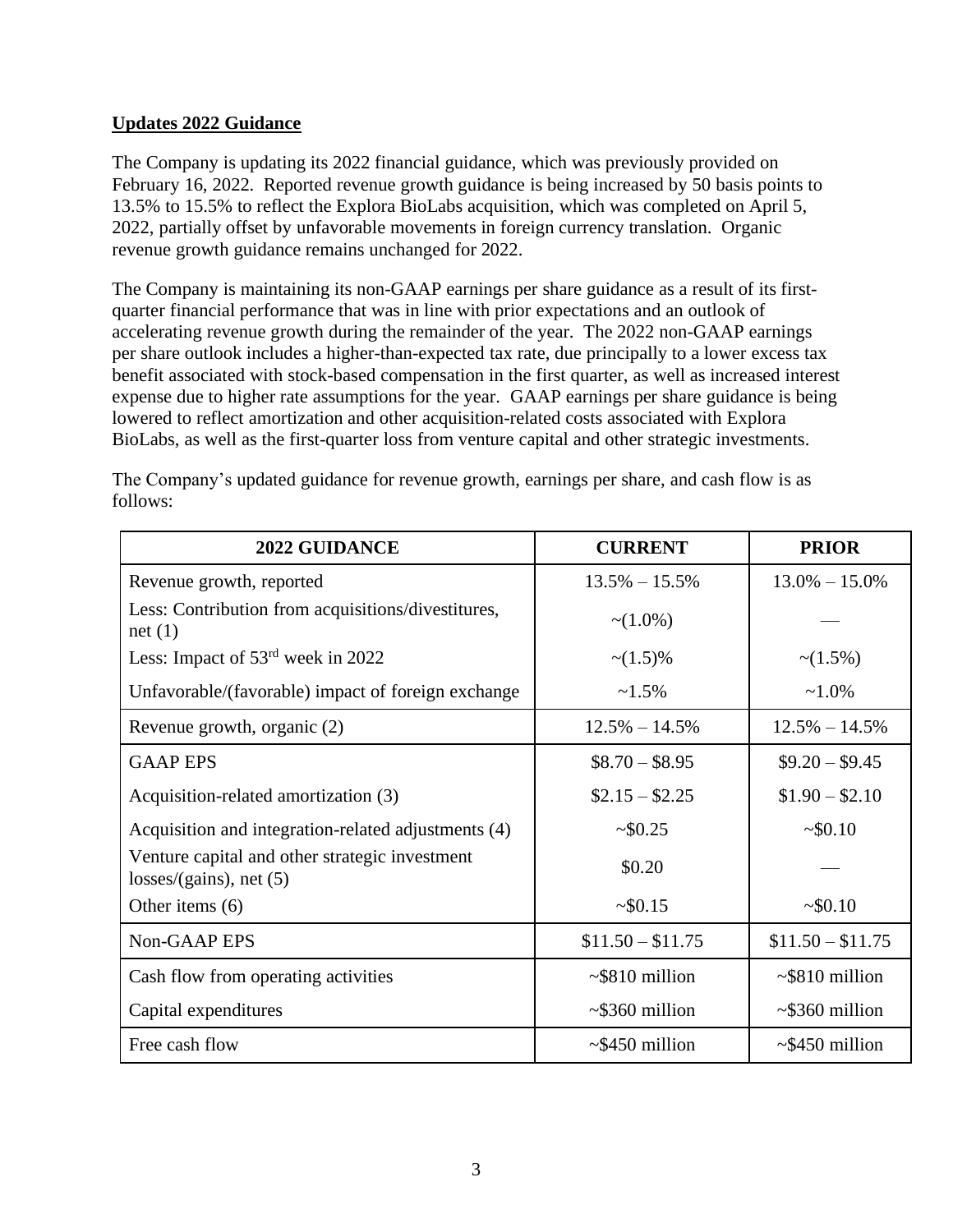Footnotes to Guidance Table:

(1) The contribution from acquisitions/divestitures (net) reflects only those transactions that have been completed.

(2) Organic revenue growth is defined as reported revenue growth adjusted for acquisitions, divestitures, the  $53<sup>rd</sup>$ week in 2022, and foreign currency translation.

(3) Acquisition-related amortization includes an estimate of \$0.05-\$0.15 for the impact of the Explora BioLabs acquisition because the preliminary purchase price allocation has not been completed.

(4) These adjustments are related to the evaluation and integration of acquisitions and divestitures, and primarily include transaction, advisory, and certain third-party integration costs, as well as adjustments related to contingent consideration and certain costs associated with acquisition-related efficiency initiatives.

(5) Venture capital and other strategic investment performance only includes recognized gains or losses. The Company does not forecast the future performance of these investments.

(6) These items primarily relate to charges associated with U.S. and international tax legislation that necessitated changes to the Company's international financing structure; environmental litigation costs related to the Microbial Solutions business; and severance and other costs related to the Company's efficiency initiatives.

# **Webcast**

Charles River has scheduled a live webcast on Wednesday, May  $4<sup>th</sup>$ , at 9:30 a.m. ET to discuss matters relating to this press release. To participate, please go to *interiver.com* and select the webcast link. You can also find the associated slide presentation and reconciliations of GAAP financial measures to non-GAAP financial measures on the website.

## **Bank of America Healthcare Conference Presentation**

Charles River will present at the Bank of America 2022 Healthcare Conference in Las Vegas, Nevada, on Wednesday, May 11<sup>th</sup>, at 1:20 p.m. PT (4:20pm ET). Management will provide an overview of Charles River's strategic focus and business developments.

A live webcast of the presentation will be available through a link that will be posted on [ir.criver.com.](http://ir.criver.com/) A webcast replay will be accessible through the same website shortly after the presentation and will remain available for approximately two weeks.

## **Non-GAAP Reconciliations**

The Company reports non-GAAP results in this press release, which exclude often-one-time charges and other items that are outside of normal operations. A reconciliation of GAAP to non-GAAP results is provided in the schedules at the end of this press release.

## **Use of Non-GAAP Financial Measures**

This press release contains non-GAAP financial measures, such as non-GAAP earnings per diluted share, non-GAAP operating income, non-GAAP operating margin, non-GAAP net income, and non-GAAP free cash flow. Non-GAAP financial measures exclude, but are not limited to, exclude the amortization of intangible assets, and other charges related to our acquisitions and divestitures; expenses associated with evaluating and integrating acquisitions and divestitures, as well as fair value adjustments associated with contingent consideration; charges, gains, and losses attributable to businesses or properties we plan to close, consolidate, or divest; severance and other costs associated with our efficiency initiatives; the impact of the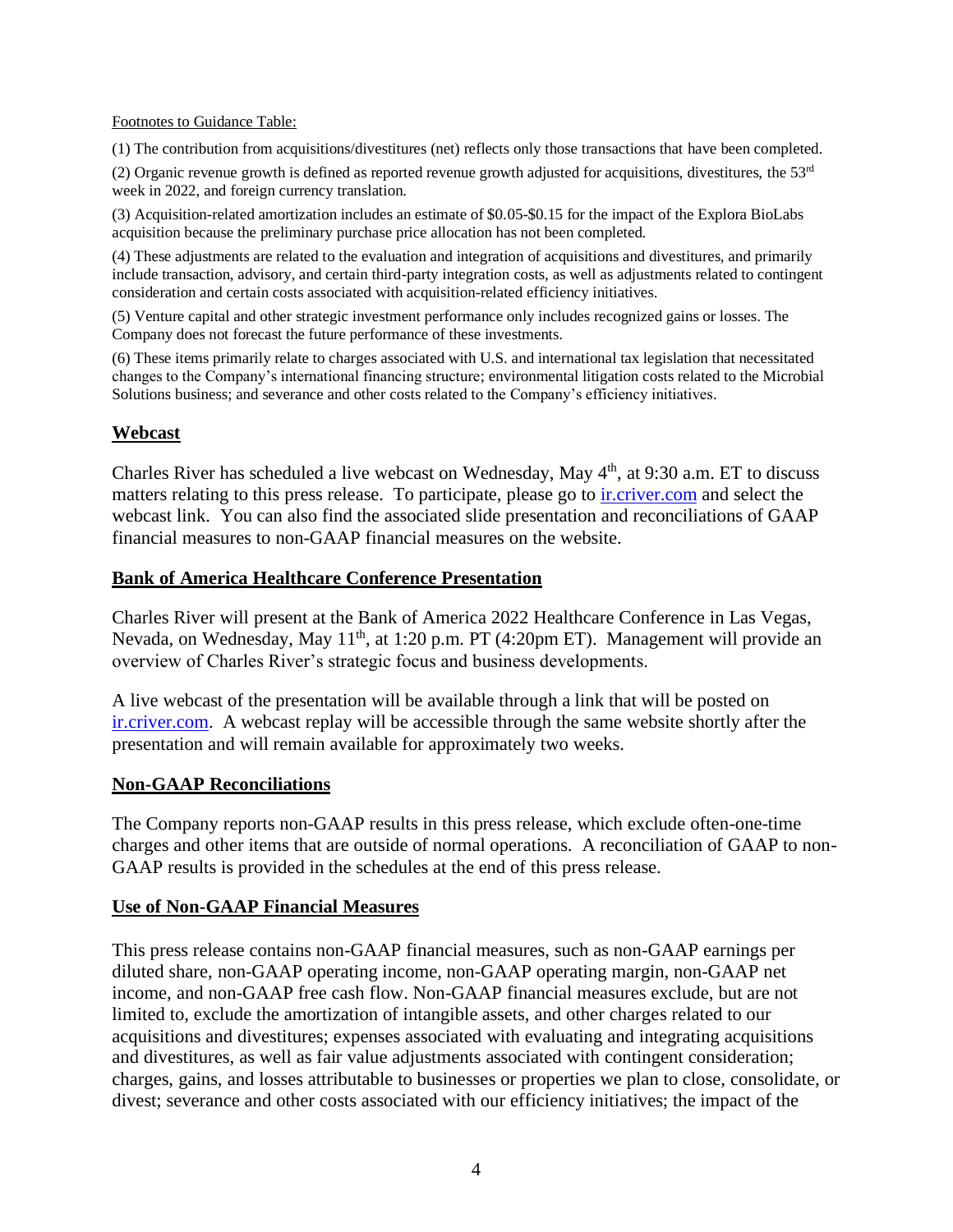termination of the Company's pension plans; the write-off of deferred financing costs and fees related to debt financing; investment gains or losses associated with our venture capital and other strategic equity investments; certain costs in our Microbial Solutions business related to environmental litigation; and adjustments related to the recognition of deferred tax assets expected to be utilized as a result of changes to the our international financing structure and the revaluation of deferred tax liabilities as a result of foreign tax legislation. This press release also refers to our revenue in both a GAAP and non-GAAP basis: "organic revenue growth," which we define as reported revenue growth adjusted for foreign currency translation, acquisitions, divestitures, and the impact of the 53<sup>rd</sup> week in 2022. We exclude these items from the non-GAAP financial measures because they are outside our normal operations. There are limitations in using non-GAAP financial measures, as they are not presented in accordance with generally accepted accounting principles, and may be different than non-GAAP financial measures used by other companies. In particular, we believe that the inclusion of supplementary non-GAAP financial measures in this press release helps investors to gain a meaningful understanding of our core operating results and future prospects without the effect of these often-one-time charges, and is consistent with how management measures and forecasts the Company's performance, especially when comparing such results to prior periods or forecasts. We believe that the financial impact of our acquisitions and divestitures (and in certain cases, the evaluation of such acquisitions and divestitures, whether or not ultimately consummated) is often large relative to our overall financial performance, which can adversely affect the comparability of our results on a period-to-period basis. In addition, certain activities and their underlying associated costs, such as business acquisitions, generally occur periodically but on an unpredictable basis. We calculate non-GAAP integration costs to include third-party integration costs incurred postacquisition. Presenting revenue on an organic basis allows investors to measure our revenue growth exclusive of acquisitions, divestitures, and foreign currency exchange fluctuations more clearly. Non-GAAP results also allow investors to compare the Company's operations against the financial results of other companies in the industry who similarly provide non-GAAP results. The non-GAAP financial measures included in this press release are not meant to be considered superior to or a substitute for results of operations presented in accordance with GAAP. The Company intends to continue to assess the potential value of reporting non-GAAP results consistent with applicable rules and regulations. Reconciliations of the non-GAAP financial measures used in this press release to the most directly comparable GAAP financial measures are set forth in this press release, and can also be found on the Company's website at [ir.criver.com.](http://ir.criver.com/phoenix.zhtml?c=121668&p=irol-irhome)

### **Caution Concerning Forward-Looking Statements**

This press release includes forward-looking statements within the meaning of the Private Securities Litigation Reform Act of 1995. Forward-looking statements may be identified by the use of words such as "anticipate," "believe," "expect," "intend," "will," "would," "may," "estimate," "plan," "outlook," and "project," and other similar expressions that predict or indicate future events or trends or that are not statements of historical matters. These statements also include statements regarding the impact of the COVID-19 pandemic; the projected future financial performance of Charles River and our specific businesses; client demand, particularly the future demand for drug discovery and development products and services, including our expectations for future revenue trends; our expectations with respect to pricing of our products and services; our expectations with respect to future tax rates and the impact of such tax rates on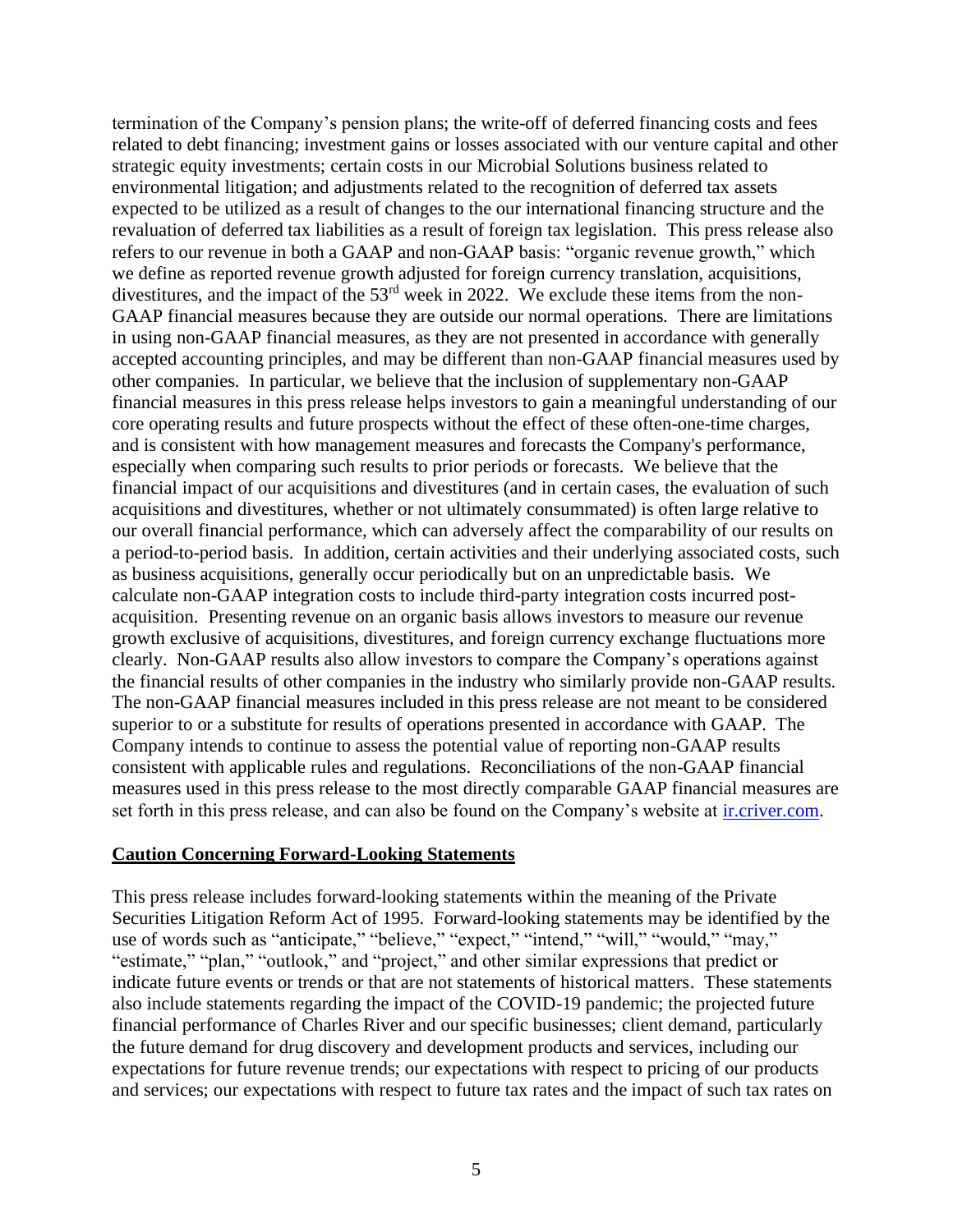our business; our expectations with respect to the impact of acquisitions and divestitures completed in 2021 and 2022 on the Company, our service offerings, client perception, strategic relationships, revenue, revenue growth rates, and earnings; the development and performance of our services and products, including our investments in our portfolio; market and industry conditions including the outsourcing of services and spending trends by our clients; and Charles River's future performance as delineated in our forward-looking guidance, and particularly our expectations with respect to revenue, the impact of foreign exchange, enhanced efficiency initiatives, and the assumptions surrounding the COVID-19 pandemic that form the basis for our annual guidance. Forward-looking statements are based on Charles River's current expectations and beliefs, and involve a number of risks and uncertainties that are difficult to predict and that could cause actual results to differ materially from those stated or implied by the forwardlooking statements. Those risks and uncertainties include, but are not limited to: the COVID-19 pandemic, its duration, its impact on our business, results of operations, financial condition, liquidity, business practices, operations, suppliers, third party service providers, clients, employees, industry, ability to meet future performance obligations, ability to efficiently implement advisable safety precautions, and internal controls over financial reporting; the COVID-19 pandemic's impact on client demand, the global economy and financial markets; the ability to successfully integrate businesses we acquire (including Explora BioLabs); the timing and magnitude of our share repurchases; negative trends in research and development spending, negative trends in the level of outsourced services, or other cost reduction actions by our clients; the ability to convert backlog to revenue; special interest groups; contaminations; industry trends; new displacement technologies; USDA and FDA regulations; changes in law; continued availability of products and supplies; loss of key personnel; interest rate and foreign currency exchange rate fluctuations; changes in tax regulation and laws; changes in generally accepted accounting principles; disruptions in the global economy caused by the ongoing conflict between the Russian federation and Ukraine; and any changes in business, political, or economic conditions due to the threat of future terrorist activity in the U.S. and other parts of the world, and related U.S. military action overseas. A further description of these risks, uncertainties, and other matters can be found in the Risk Factors detailed in Charles River's Annual Report on Form 10-K as filed on February 16, 2022, as well as other filings we make with the Securities and Exchange Commission. Because forward-looking statements involve risks and uncertainties, actual results and events may differ materially from results and events currently expected by Charles River, and Charles River assumes no obligation and expressly disclaims any duty to update information contained in this press release except as required by law.

### **About Charles River**

Charles River provides essential products and services to help pharmaceutical and biotechnology companies, government agencies and leading academic institutions around the globe accelerate their research and drug development efforts. Our dedicated employees are focused on providing clients with exactly what they need to improve and expedite the discovery, early-stage development and safe manufacture of new therapies for the patients who need them. To learn more about our unique portfolio and breadth of services, visit [www.criver.com.](http://www.criver.com/)

# # #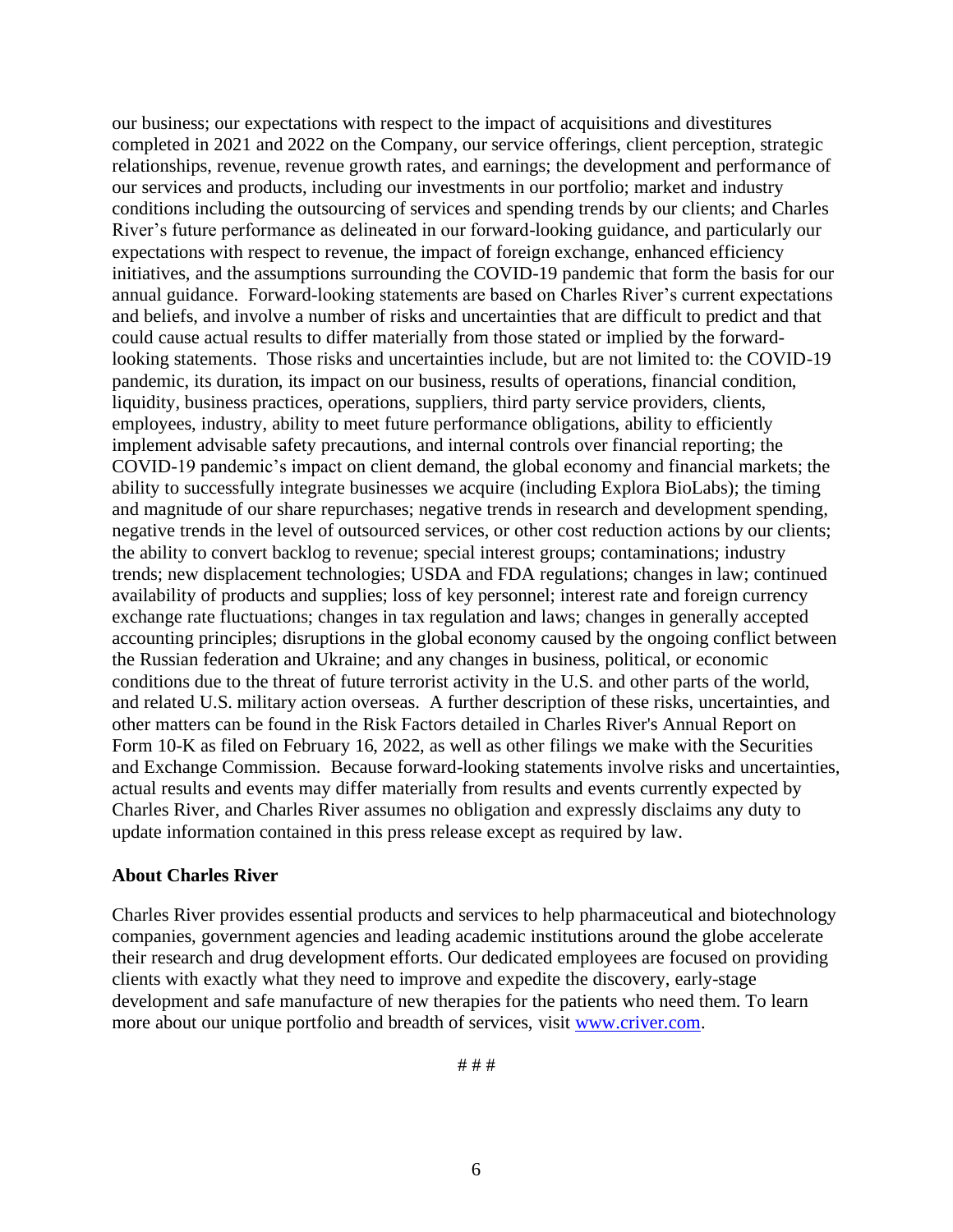Investor Contacts:<br>
Todd Spencer<br>
Amy Cianciarus<br>
Amy Cianciarus **Corporate Vice President,**<br>Investor Relations 781.222.6455 781.222.6168<br>todd.spencer@crl.com amy.cianciarus

Amy Cianciaruso Corporate Vice President,<br>Public Relations [amy.cianciaruso@crl.com](mailto:amy.cianciaruso@crl.com)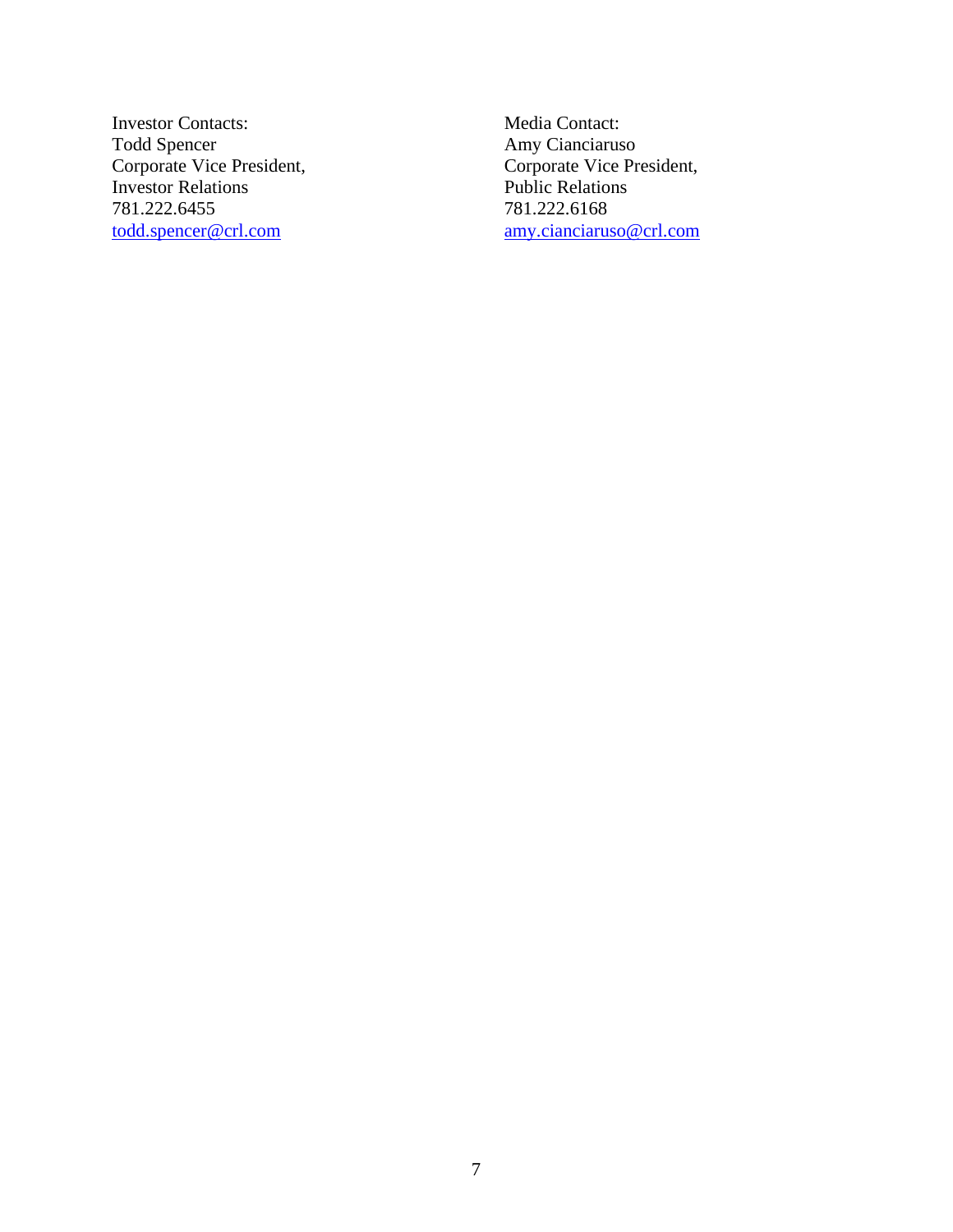## **SCHEDULE 1**

# **CONDENSED CONSOLIDATED STATEMENTS OF INCOME (UNAUDITED)**

**(in thousands, except for per share data)**

|                                                                         | <b>Three Months Ended</b> |                       |                       |           |
|-------------------------------------------------------------------------|---------------------------|-----------------------|-----------------------|-----------|
|                                                                         |                           | <b>March 26, 2022</b> | <b>March 27, 2021</b> |           |
|                                                                         |                           |                       |                       |           |
| Service revenue                                                         | \$                        | 720,485               | -S                    | 626,581   |
| Product revenue                                                         |                           | 193,444               |                       | 197,985   |
| Total revenue                                                           |                           | 913,929               |                       | 824,566   |
| Costs and expenses:                                                     |                           |                       |                       |           |
| Cost of services provided (excluding amortization of intangible assets) |                           | 486,864               |                       | 423,975   |
| Cost of products sold (excluding amortization of intangible assets)     |                           | 90,247                |                       | 92,313    |
| Selling, general and administrative                                     |                           | 150,033               |                       | 155,733   |
| Amortization of intangible assets                                       |                           | 38,007                |                       | 28,842    |
| Operating income                                                        |                           | 148,778               |                       | 123,703   |
| Other income (expense):                                                 |                           |                       |                       |           |
| Interest income                                                         |                           | 127                   |                       | 35        |
| Interest expense                                                        |                           | (9, 434)              |                       | (29,719)  |
| Other expense, net                                                      |                           | (28, 625)             |                       | (27, 717) |
| Income before income taxes                                              |                           | 110,846               |                       | 66,302    |
| Provision for income taxes                                              |                           | 15,620                |                       | 2,367     |
| Net income                                                              |                           | 95,226                |                       | 63,935    |
| Less: Net income attributable to noncontrolling interests               |                           | 2,204                 |                       | 2,405     |
| Net income attributable to common shareholders                          | -S                        | $93,022$ \$           |                       | 61,530    |
| Earnings per common share                                               |                           |                       |                       |           |
| Net income attributable to common shareholders:                         |                           |                       |                       |           |
| Basic                                                                   | \$                        | 1.84                  | <sup>\$</sup>         | 1.23      |
| Diluted                                                                 | \$                        | 1.81                  | - \$                  | 1.20      |
| Weighted-average number of common shares outstanding;                   |                           |                       |                       |           |
| <b>Basic</b>                                                            |                           | 50,640                |                       | 49,980    |
| Diluted                                                                 |                           | 51,325                |                       | 51,075    |
|                                                                         |                           |                       |                       |           |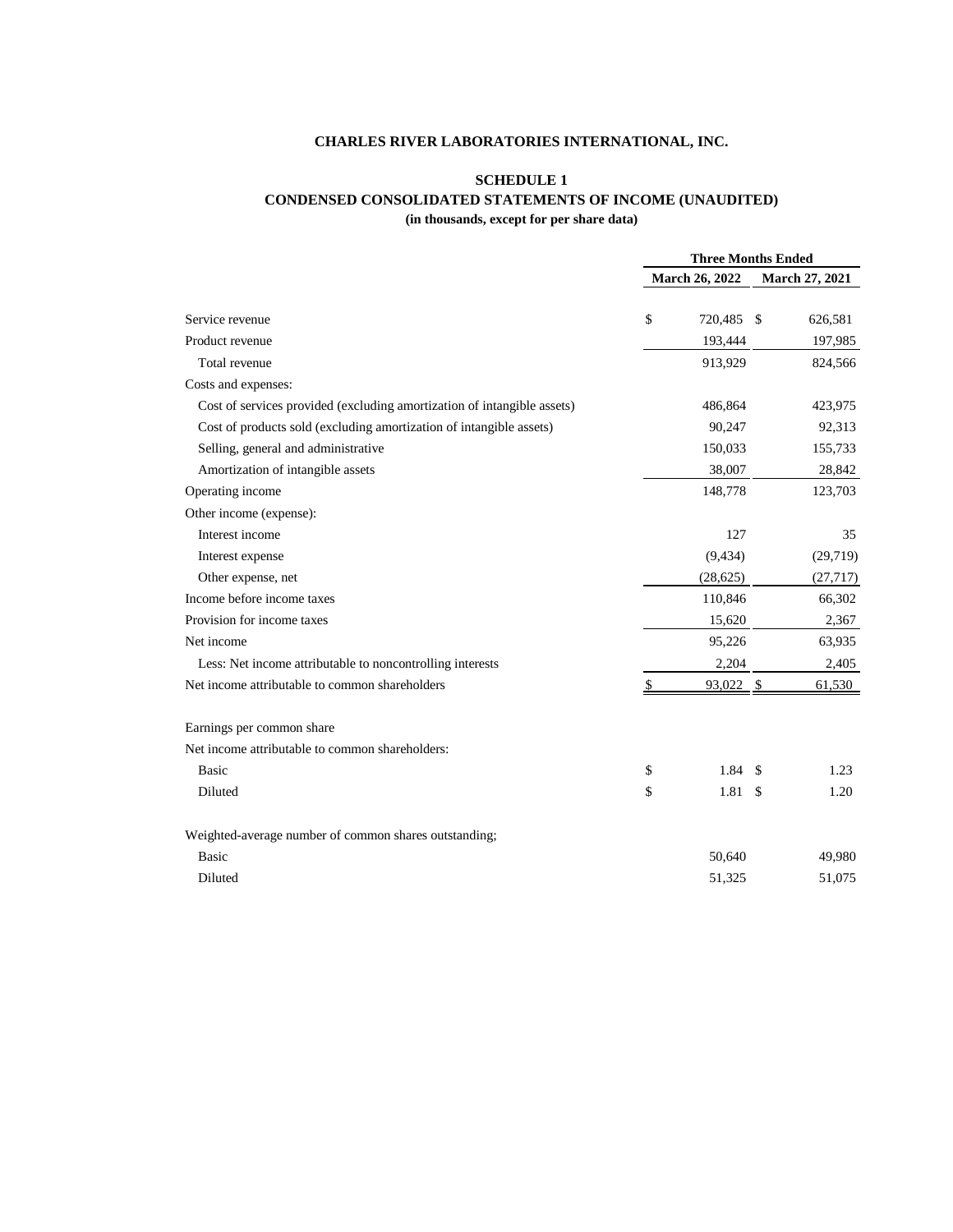### **SCHEDULE 2**

## **CONDENSED CONSOLIDATED BALANCE SHEETS (UNAUDITED)**

**(in thousands, except per share amounts)**

| <b>Assets</b><br>Current assets:<br>\$<br>\$<br>Cash and cash equivalents<br>241,869<br>241,214<br>Trade receivables and contract assets, net of allowances for credit losses of<br>\$6,154 and \$7,180, respectively<br>642,881<br>697,843<br>Inventories<br>221,175<br>199,146<br>Prepaid assets<br>90,496<br>93,543<br>97,311<br>Other current assets<br>81,703<br>Total current assets<br>1,333,086<br>1,274,095<br>Property, plant and equipment, net<br>1,321,618<br>1,291,068<br>Operating lease right-of-use assets, net<br>304,758<br>292,941<br>Goodwill<br>2,695,994<br>2,711,881<br>948,830<br>981,398<br>Other intangible assets, net<br>79,794<br>70,707<br>Deferred tax assets<br>43,404<br>40,226<br>Other assets<br>356,652<br>352,889<br><b>Total assets</b><br>7,075,049<br>7,024,292<br>\$<br>\$<br>Current liabilities:<br>\$<br>Current portion of long-term debt and finance leases<br>\$<br>2,795<br>2,642<br>Accounts payable<br>225,977<br>198,130<br>Accrued compensation<br>165,224<br>246,119<br>Deferred revenue<br>228,260<br>219,703<br><b>Accrued liabilities</b><br>227,203<br>228,797<br>Other current liabilities<br>144,533<br>137,641<br>Total current liabilities<br>993,839<br>1,033,185<br>Long-term debt, net and finance leases<br>2,676,165<br>2,663,564<br>Operating lease right-of-use liabilities<br>264,356<br>252,972<br>Deferred tax liabilities<br>230,949<br>239,720<br>Other long-term liabilities<br>239,015<br>242,859<br><b>Total liabilities</b><br>4,404,324<br>4,432,300<br>Redeemable noncontrolling interests<br>55,819<br>53,010<br>Equity:<br>Preferred stock, \$0.01 par value; 20,000 shares authorized; no shares issued<br>and outstanding<br>Common stock, \$0.01 par value; 120,000 shares authorized; 50,911 shares<br>issued and 50,800 shares outstanding as of March 26, 2022, and 50,480<br>shares issued and outstanding as of December 25, 2021<br>509<br>505<br>Additional paid-in capital<br>1,744,829<br>1,718,304<br>Retained earnings<br>980,751<br>1,073,773<br>Treasury stock, at cost, 111 and 0 shares, as of March 26, 2022 and<br>December 25, 2021, respectively<br>(33,994)<br>Accumulated other comprehensive loss<br>(164,740)<br>(174, 933) |                                                             | <b>March 26, 2022</b> | <b>December 25, 2021</b> |
|-----------------------------------------------------------------------------------------------------------------------------------------------------------------------------------------------------------------------------------------------------------------------------------------------------------------------------------------------------------------------------------------------------------------------------------------------------------------------------------------------------------------------------------------------------------------------------------------------------------------------------------------------------------------------------------------------------------------------------------------------------------------------------------------------------------------------------------------------------------------------------------------------------------------------------------------------------------------------------------------------------------------------------------------------------------------------------------------------------------------------------------------------------------------------------------------------------------------------------------------------------------------------------------------------------------------------------------------------------------------------------------------------------------------------------------------------------------------------------------------------------------------------------------------------------------------------------------------------------------------------------------------------------------------------------------------------------------------------------------------------------------------------------------------------------------------------------------------------------------------------------------------------------------------------------------------------------------------------------------------------------------------------------------------------------------------------------------------------------------------------------------------------------------------------------------------------------------------------------------------|-------------------------------------------------------------|-----------------------|--------------------------|
|                                                                                                                                                                                                                                                                                                                                                                                                                                                                                                                                                                                                                                                                                                                                                                                                                                                                                                                                                                                                                                                                                                                                                                                                                                                                                                                                                                                                                                                                                                                                                                                                                                                                                                                                                                                                                                                                                                                                                                                                                                                                                                                                                                                                                                         |                                                             |                       |                          |
|                                                                                                                                                                                                                                                                                                                                                                                                                                                                                                                                                                                                                                                                                                                                                                                                                                                                                                                                                                                                                                                                                                                                                                                                                                                                                                                                                                                                                                                                                                                                                                                                                                                                                                                                                                                                                                                                                                                                                                                                                                                                                                                                                                                                                                         |                                                             |                       |                          |
|                                                                                                                                                                                                                                                                                                                                                                                                                                                                                                                                                                                                                                                                                                                                                                                                                                                                                                                                                                                                                                                                                                                                                                                                                                                                                                                                                                                                                                                                                                                                                                                                                                                                                                                                                                                                                                                                                                                                                                                                                                                                                                                                                                                                                                         |                                                             |                       |                          |
|                                                                                                                                                                                                                                                                                                                                                                                                                                                                                                                                                                                                                                                                                                                                                                                                                                                                                                                                                                                                                                                                                                                                                                                                                                                                                                                                                                                                                                                                                                                                                                                                                                                                                                                                                                                                                                                                                                                                                                                                                                                                                                                                                                                                                                         |                                                             |                       |                          |
|                                                                                                                                                                                                                                                                                                                                                                                                                                                                                                                                                                                                                                                                                                                                                                                                                                                                                                                                                                                                                                                                                                                                                                                                                                                                                                                                                                                                                                                                                                                                                                                                                                                                                                                                                                                                                                                                                                                                                                                                                                                                                                                                                                                                                                         |                                                             |                       |                          |
|                                                                                                                                                                                                                                                                                                                                                                                                                                                                                                                                                                                                                                                                                                                                                                                                                                                                                                                                                                                                                                                                                                                                                                                                                                                                                                                                                                                                                                                                                                                                                                                                                                                                                                                                                                                                                                                                                                                                                                                                                                                                                                                                                                                                                                         |                                                             |                       |                          |
|                                                                                                                                                                                                                                                                                                                                                                                                                                                                                                                                                                                                                                                                                                                                                                                                                                                                                                                                                                                                                                                                                                                                                                                                                                                                                                                                                                                                                                                                                                                                                                                                                                                                                                                                                                                                                                                                                                                                                                                                                                                                                                                                                                                                                                         |                                                             |                       |                          |
|                                                                                                                                                                                                                                                                                                                                                                                                                                                                                                                                                                                                                                                                                                                                                                                                                                                                                                                                                                                                                                                                                                                                                                                                                                                                                                                                                                                                                                                                                                                                                                                                                                                                                                                                                                                                                                                                                                                                                                                                                                                                                                                                                                                                                                         |                                                             |                       |                          |
|                                                                                                                                                                                                                                                                                                                                                                                                                                                                                                                                                                                                                                                                                                                                                                                                                                                                                                                                                                                                                                                                                                                                                                                                                                                                                                                                                                                                                                                                                                                                                                                                                                                                                                                                                                                                                                                                                                                                                                                                                                                                                                                                                                                                                                         |                                                             |                       |                          |
|                                                                                                                                                                                                                                                                                                                                                                                                                                                                                                                                                                                                                                                                                                                                                                                                                                                                                                                                                                                                                                                                                                                                                                                                                                                                                                                                                                                                                                                                                                                                                                                                                                                                                                                                                                                                                                                                                                                                                                                                                                                                                                                                                                                                                                         |                                                             |                       |                          |
|                                                                                                                                                                                                                                                                                                                                                                                                                                                                                                                                                                                                                                                                                                                                                                                                                                                                                                                                                                                                                                                                                                                                                                                                                                                                                                                                                                                                                                                                                                                                                                                                                                                                                                                                                                                                                                                                                                                                                                                                                                                                                                                                                                                                                                         |                                                             |                       |                          |
|                                                                                                                                                                                                                                                                                                                                                                                                                                                                                                                                                                                                                                                                                                                                                                                                                                                                                                                                                                                                                                                                                                                                                                                                                                                                                                                                                                                                                                                                                                                                                                                                                                                                                                                                                                                                                                                                                                                                                                                                                                                                                                                                                                                                                                         |                                                             |                       |                          |
|                                                                                                                                                                                                                                                                                                                                                                                                                                                                                                                                                                                                                                                                                                                                                                                                                                                                                                                                                                                                                                                                                                                                                                                                                                                                                                                                                                                                                                                                                                                                                                                                                                                                                                                                                                                                                                                                                                                                                                                                                                                                                                                                                                                                                                         | Client relationships, net                                   |                       |                          |
|                                                                                                                                                                                                                                                                                                                                                                                                                                                                                                                                                                                                                                                                                                                                                                                                                                                                                                                                                                                                                                                                                                                                                                                                                                                                                                                                                                                                                                                                                                                                                                                                                                                                                                                                                                                                                                                                                                                                                                                                                                                                                                                                                                                                                                         |                                                             |                       |                          |
|                                                                                                                                                                                                                                                                                                                                                                                                                                                                                                                                                                                                                                                                                                                                                                                                                                                                                                                                                                                                                                                                                                                                                                                                                                                                                                                                                                                                                                                                                                                                                                                                                                                                                                                                                                                                                                                                                                                                                                                                                                                                                                                                                                                                                                         |                                                             |                       |                          |
|                                                                                                                                                                                                                                                                                                                                                                                                                                                                                                                                                                                                                                                                                                                                                                                                                                                                                                                                                                                                                                                                                                                                                                                                                                                                                                                                                                                                                                                                                                                                                                                                                                                                                                                                                                                                                                                                                                                                                                                                                                                                                                                                                                                                                                         |                                                             |                       |                          |
|                                                                                                                                                                                                                                                                                                                                                                                                                                                                                                                                                                                                                                                                                                                                                                                                                                                                                                                                                                                                                                                                                                                                                                                                                                                                                                                                                                                                                                                                                                                                                                                                                                                                                                                                                                                                                                                                                                                                                                                                                                                                                                                                                                                                                                         |                                                             |                       |                          |
|                                                                                                                                                                                                                                                                                                                                                                                                                                                                                                                                                                                                                                                                                                                                                                                                                                                                                                                                                                                                                                                                                                                                                                                                                                                                                                                                                                                                                                                                                                                                                                                                                                                                                                                                                                                                                                                                                                                                                                                                                                                                                                                                                                                                                                         |                                                             |                       |                          |
|                                                                                                                                                                                                                                                                                                                                                                                                                                                                                                                                                                                                                                                                                                                                                                                                                                                                                                                                                                                                                                                                                                                                                                                                                                                                                                                                                                                                                                                                                                                                                                                                                                                                                                                                                                                                                                                                                                                                                                                                                                                                                                                                                                                                                                         | Liabilities, Redeemable Noncontrolling Interests and Equity |                       |                          |
|                                                                                                                                                                                                                                                                                                                                                                                                                                                                                                                                                                                                                                                                                                                                                                                                                                                                                                                                                                                                                                                                                                                                                                                                                                                                                                                                                                                                                                                                                                                                                                                                                                                                                                                                                                                                                                                                                                                                                                                                                                                                                                                                                                                                                                         |                                                             |                       |                          |
|                                                                                                                                                                                                                                                                                                                                                                                                                                                                                                                                                                                                                                                                                                                                                                                                                                                                                                                                                                                                                                                                                                                                                                                                                                                                                                                                                                                                                                                                                                                                                                                                                                                                                                                                                                                                                                                                                                                                                                                                                                                                                                                                                                                                                                         |                                                             |                       |                          |
|                                                                                                                                                                                                                                                                                                                                                                                                                                                                                                                                                                                                                                                                                                                                                                                                                                                                                                                                                                                                                                                                                                                                                                                                                                                                                                                                                                                                                                                                                                                                                                                                                                                                                                                                                                                                                                                                                                                                                                                                                                                                                                                                                                                                                                         |                                                             |                       |                          |
|                                                                                                                                                                                                                                                                                                                                                                                                                                                                                                                                                                                                                                                                                                                                                                                                                                                                                                                                                                                                                                                                                                                                                                                                                                                                                                                                                                                                                                                                                                                                                                                                                                                                                                                                                                                                                                                                                                                                                                                                                                                                                                                                                                                                                                         |                                                             |                       |                          |
|                                                                                                                                                                                                                                                                                                                                                                                                                                                                                                                                                                                                                                                                                                                                                                                                                                                                                                                                                                                                                                                                                                                                                                                                                                                                                                                                                                                                                                                                                                                                                                                                                                                                                                                                                                                                                                                                                                                                                                                                                                                                                                                                                                                                                                         |                                                             |                       |                          |
|                                                                                                                                                                                                                                                                                                                                                                                                                                                                                                                                                                                                                                                                                                                                                                                                                                                                                                                                                                                                                                                                                                                                                                                                                                                                                                                                                                                                                                                                                                                                                                                                                                                                                                                                                                                                                                                                                                                                                                                                                                                                                                                                                                                                                                         |                                                             |                       |                          |
|                                                                                                                                                                                                                                                                                                                                                                                                                                                                                                                                                                                                                                                                                                                                                                                                                                                                                                                                                                                                                                                                                                                                                                                                                                                                                                                                                                                                                                                                                                                                                                                                                                                                                                                                                                                                                                                                                                                                                                                                                                                                                                                                                                                                                                         |                                                             |                       |                          |
|                                                                                                                                                                                                                                                                                                                                                                                                                                                                                                                                                                                                                                                                                                                                                                                                                                                                                                                                                                                                                                                                                                                                                                                                                                                                                                                                                                                                                                                                                                                                                                                                                                                                                                                                                                                                                                                                                                                                                                                                                                                                                                                                                                                                                                         |                                                             |                       |                          |
|                                                                                                                                                                                                                                                                                                                                                                                                                                                                                                                                                                                                                                                                                                                                                                                                                                                                                                                                                                                                                                                                                                                                                                                                                                                                                                                                                                                                                                                                                                                                                                                                                                                                                                                                                                                                                                                                                                                                                                                                                                                                                                                                                                                                                                         |                                                             |                       |                          |
|                                                                                                                                                                                                                                                                                                                                                                                                                                                                                                                                                                                                                                                                                                                                                                                                                                                                                                                                                                                                                                                                                                                                                                                                                                                                                                                                                                                                                                                                                                                                                                                                                                                                                                                                                                                                                                                                                                                                                                                                                                                                                                                                                                                                                                         |                                                             |                       |                          |
|                                                                                                                                                                                                                                                                                                                                                                                                                                                                                                                                                                                                                                                                                                                                                                                                                                                                                                                                                                                                                                                                                                                                                                                                                                                                                                                                                                                                                                                                                                                                                                                                                                                                                                                                                                                                                                                                                                                                                                                                                                                                                                                                                                                                                                         |                                                             |                       |                          |
|                                                                                                                                                                                                                                                                                                                                                                                                                                                                                                                                                                                                                                                                                                                                                                                                                                                                                                                                                                                                                                                                                                                                                                                                                                                                                                                                                                                                                                                                                                                                                                                                                                                                                                                                                                                                                                                                                                                                                                                                                                                                                                                                                                                                                                         |                                                             |                       |                          |
|                                                                                                                                                                                                                                                                                                                                                                                                                                                                                                                                                                                                                                                                                                                                                                                                                                                                                                                                                                                                                                                                                                                                                                                                                                                                                                                                                                                                                                                                                                                                                                                                                                                                                                                                                                                                                                                                                                                                                                                                                                                                                                                                                                                                                                         |                                                             |                       |                          |
|                                                                                                                                                                                                                                                                                                                                                                                                                                                                                                                                                                                                                                                                                                                                                                                                                                                                                                                                                                                                                                                                                                                                                                                                                                                                                                                                                                                                                                                                                                                                                                                                                                                                                                                                                                                                                                                                                                                                                                                                                                                                                                                                                                                                                                         |                                                             |                       |                          |
|                                                                                                                                                                                                                                                                                                                                                                                                                                                                                                                                                                                                                                                                                                                                                                                                                                                                                                                                                                                                                                                                                                                                                                                                                                                                                                                                                                                                                                                                                                                                                                                                                                                                                                                                                                                                                                                                                                                                                                                                                                                                                                                                                                                                                                         |                                                             |                       |                          |
|                                                                                                                                                                                                                                                                                                                                                                                                                                                                                                                                                                                                                                                                                                                                                                                                                                                                                                                                                                                                                                                                                                                                                                                                                                                                                                                                                                                                                                                                                                                                                                                                                                                                                                                                                                                                                                                                                                                                                                                                                                                                                                                                                                                                                                         |                                                             |                       |                          |
|                                                                                                                                                                                                                                                                                                                                                                                                                                                                                                                                                                                                                                                                                                                                                                                                                                                                                                                                                                                                                                                                                                                                                                                                                                                                                                                                                                                                                                                                                                                                                                                                                                                                                                                                                                                                                                                                                                                                                                                                                                                                                                                                                                                                                                         |                                                             |                       |                          |
|                                                                                                                                                                                                                                                                                                                                                                                                                                                                                                                                                                                                                                                                                                                                                                                                                                                                                                                                                                                                                                                                                                                                                                                                                                                                                                                                                                                                                                                                                                                                                                                                                                                                                                                                                                                                                                                                                                                                                                                                                                                                                                                                                                                                                                         |                                                             |                       |                          |
|                                                                                                                                                                                                                                                                                                                                                                                                                                                                                                                                                                                                                                                                                                                                                                                                                                                                                                                                                                                                                                                                                                                                                                                                                                                                                                                                                                                                                                                                                                                                                                                                                                                                                                                                                                                                                                                                                                                                                                                                                                                                                                                                                                                                                                         |                                                             |                       |                          |
|                                                                                                                                                                                                                                                                                                                                                                                                                                                                                                                                                                                                                                                                                                                                                                                                                                                                                                                                                                                                                                                                                                                                                                                                                                                                                                                                                                                                                                                                                                                                                                                                                                                                                                                                                                                                                                                                                                                                                                                                                                                                                                                                                                                                                                         |                                                             |                       |                          |
|                                                                                                                                                                                                                                                                                                                                                                                                                                                                                                                                                                                                                                                                                                                                                                                                                                                                                                                                                                                                                                                                                                                                                                                                                                                                                                                                                                                                                                                                                                                                                                                                                                                                                                                                                                                                                                                                                                                                                                                                                                                                                                                                                                                                                                         |                                                             |                       |                          |
|                                                                                                                                                                                                                                                                                                                                                                                                                                                                                                                                                                                                                                                                                                                                                                                                                                                                                                                                                                                                                                                                                                                                                                                                                                                                                                                                                                                                                                                                                                                                                                                                                                                                                                                                                                                                                                                                                                                                                                                                                                                                                                                                                                                                                                         |                                                             |                       |                          |
|                                                                                                                                                                                                                                                                                                                                                                                                                                                                                                                                                                                                                                                                                                                                                                                                                                                                                                                                                                                                                                                                                                                                                                                                                                                                                                                                                                                                                                                                                                                                                                                                                                                                                                                                                                                                                                                                                                                                                                                                                                                                                                                                                                                                                                         |                                                             |                       |                          |
|                                                                                                                                                                                                                                                                                                                                                                                                                                                                                                                                                                                                                                                                                                                                                                                                                                                                                                                                                                                                                                                                                                                                                                                                                                                                                                                                                                                                                                                                                                                                                                                                                                                                                                                                                                                                                                                                                                                                                                                                                                                                                                                                                                                                                                         |                                                             |                       |                          |
|                                                                                                                                                                                                                                                                                                                                                                                                                                                                                                                                                                                                                                                                                                                                                                                                                                                                                                                                                                                                                                                                                                                                                                                                                                                                                                                                                                                                                                                                                                                                                                                                                                                                                                                                                                                                                                                                                                                                                                                                                                                                                                                                                                                                                                         |                                                             |                       |                          |
| Total equity attributable to common shareholders<br>2,610,184<br>2,534,820                                                                                                                                                                                                                                                                                                                                                                                                                                                                                                                                                                                                                                                                                                                                                                                                                                                                                                                                                                                                                                                                                                                                                                                                                                                                                                                                                                                                                                                                                                                                                                                                                                                                                                                                                                                                                                                                                                                                                                                                                                                                                                                                                              |                                                             |                       |                          |
| Noncontrolling interest<br>4,722<br>4,162                                                                                                                                                                                                                                                                                                                                                                                                                                                                                                                                                                                                                                                                                                                                                                                                                                                                                                                                                                                                                                                                                                                                                                                                                                                                                                                                                                                                                                                                                                                                                                                                                                                                                                                                                                                                                                                                                                                                                                                                                                                                                                                                                                                               |                                                             |                       |                          |
| 2,614,906<br>2,538,982<br>Total equity                                                                                                                                                                                                                                                                                                                                                                                                                                                                                                                                                                                                                                                                                                                                                                                                                                                                                                                                                                                                                                                                                                                                                                                                                                                                                                                                                                                                                                                                                                                                                                                                                                                                                                                                                                                                                                                                                                                                                                                                                                                                                                                                                                                                  |                                                             |                       |                          |
| Total liabilities, redeemable noncontrolling interests and equity<br>\$<br>7,075,049<br>\$<br>7,024,292                                                                                                                                                                                                                                                                                                                                                                                                                                                                                                                                                                                                                                                                                                                                                                                                                                                                                                                                                                                                                                                                                                                                                                                                                                                                                                                                                                                                                                                                                                                                                                                                                                                                                                                                                                                                                                                                                                                                                                                                                                                                                                                                 |                                                             |                       |                          |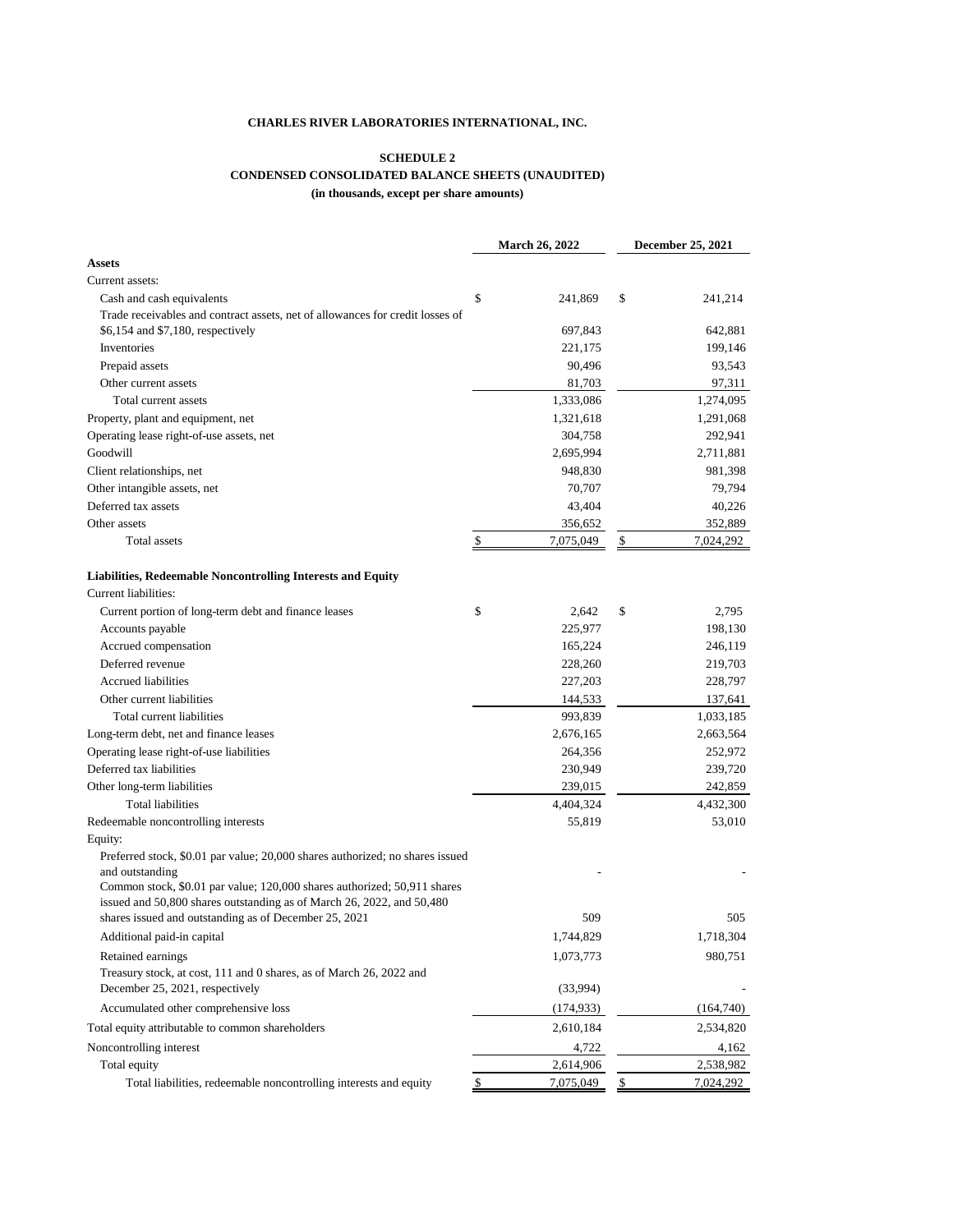### **SCHEDULE 3 CONDENSED CONSOLIDATED STATEMENTS OF CASH FLOWS (UNAUDITED)**

**(in thousands)**

|                                                                                      | <b>Three Months Ended</b> |                       |    |                       |
|--------------------------------------------------------------------------------------|---------------------------|-----------------------|----|-----------------------|
|                                                                                      |                           | <b>March 26, 2022</b> |    | <b>March 27, 2021</b> |
| Cash flows relating to operating activities                                          |                           |                       |    |                       |
| Net income                                                                           | \$                        | 95,226                | \$ | 63,935                |
| Adjustments to reconcile net income to net cash provided by operating activities:    |                           |                       |    |                       |
| Depreciation and amortization                                                        |                           | 75,299                |    | 61,508                |
| Stock-based compensation                                                             |                           | 14,619                |    | 13,189                |
| Loss on debt extinguishment and other financing costs                                |                           | 1,028                 |    | 26,907                |
| Deferred income taxes                                                                |                           | (7, 563)              |    | (9,125)               |
| Loss on venture capital and strategic equity investments, net                        |                           | 13,903                |    | 16,719                |
| Contingent consideration, fair value changes                                         |                           | (3,450)               |    |                       |
| Other, net                                                                           |                           | 5,211                 |    | 496                   |
| Changes in assets and liabilities:                                                   |                           |                       |    |                       |
| Trade receivables and contract assets, net                                           |                           | (57, 942)             |    | 5,598                 |
| Inventories                                                                          |                           | (23, 164)             |    | (11,404)              |
| Accounts payable                                                                     |                           | 40,932                |    | 9,622                 |
| Accrued compensation                                                                 |                           | (79, 795)             |    | (37,360)              |
| Deferred revenue                                                                     |                           | 12,078                |    | 5,006                 |
| Customer contract deposits                                                           |                           | 4,750                 |    | (5, 446)              |
| Other assets and liabilities, net                                                    |                           | 11,498                |    | 30,584                |
| Net cash provided by operating activities                                            |                           | 102,630               |    | 170,229               |
| Cash flows relating to investing activities                                          |                           |                       |    |                       |
| Acquisition of businesses and assets, net of cash acquired                           |                           |                       |    | (94, 197)             |
| Capital expenditures                                                                 |                           | (80, 464)             |    | (28,030)              |
| Purchases of investments and contributions to venture capital investments            |                           | (13,296)              |    | (16, 550)             |
| Proceeds from sale of investments                                                    |                           | 205                   |    |                       |
| Other, net                                                                           |                           | (4,450)               |    | 781                   |
| Net cash used in investing activities                                                |                           | (98,005)              |    | (137,996)             |
| Cash flows relating to financing activities                                          |                           |                       |    |                       |
| Proceeds from long-term debt and revolving credit facility                           |                           | 962,005               |    | 1,954,011             |
| Proceeds from exercises of stock options                                             |                           | 12,199                |    | 19,612                |
| Payments on long-term debt, revolving credit facility, and finance lease obligations |                           | (948, 267)            |    | (1,714,195)           |
| Purchase of treasury stock                                                           |                           | (33,994)              |    | (36,028)              |
| Payment of debt extinguishment and financing costs                                   |                           |                       |    | (28,680)              |
| Other, net                                                                           |                           | (5,226)               |    |                       |
| Net cash provided by financing activities                                            |                           | (13,283)              |    | 194,720               |
| Effect of exchange rate changes on cash, cash equivalents, and restricted cash       |                           | 5,740                 |    | 10,953                |
| Net change in cash, cash equivalents, and restricted cash                            |                           | (2,918)               |    | 237,906               |
| Cash, cash equivalents, and restricted cash, beginning of period                     |                           | 246,314               |    | 233,119               |
|                                                                                      |                           |                       |    |                       |
| Cash, cash equivalents, and restricted cash, end of period                           |                           | 243,396               |    | 471,025               |
| Supplemental cash flow information:                                                  |                           |                       |    |                       |
| Cash and cash equivalents                                                            | \$                        | 241,869               | \$ | 465,411               |
| Restricted cash included in Other current assets                                     |                           | 413                   |    | 4,012                 |
| Restricted cash included in Other assets                                             |                           | 1,114                 |    | 1,602                 |
| Cash, cash equivalents, and restricted cash, end of period                           | \$                        | 243,396               | \$ | 471,025               |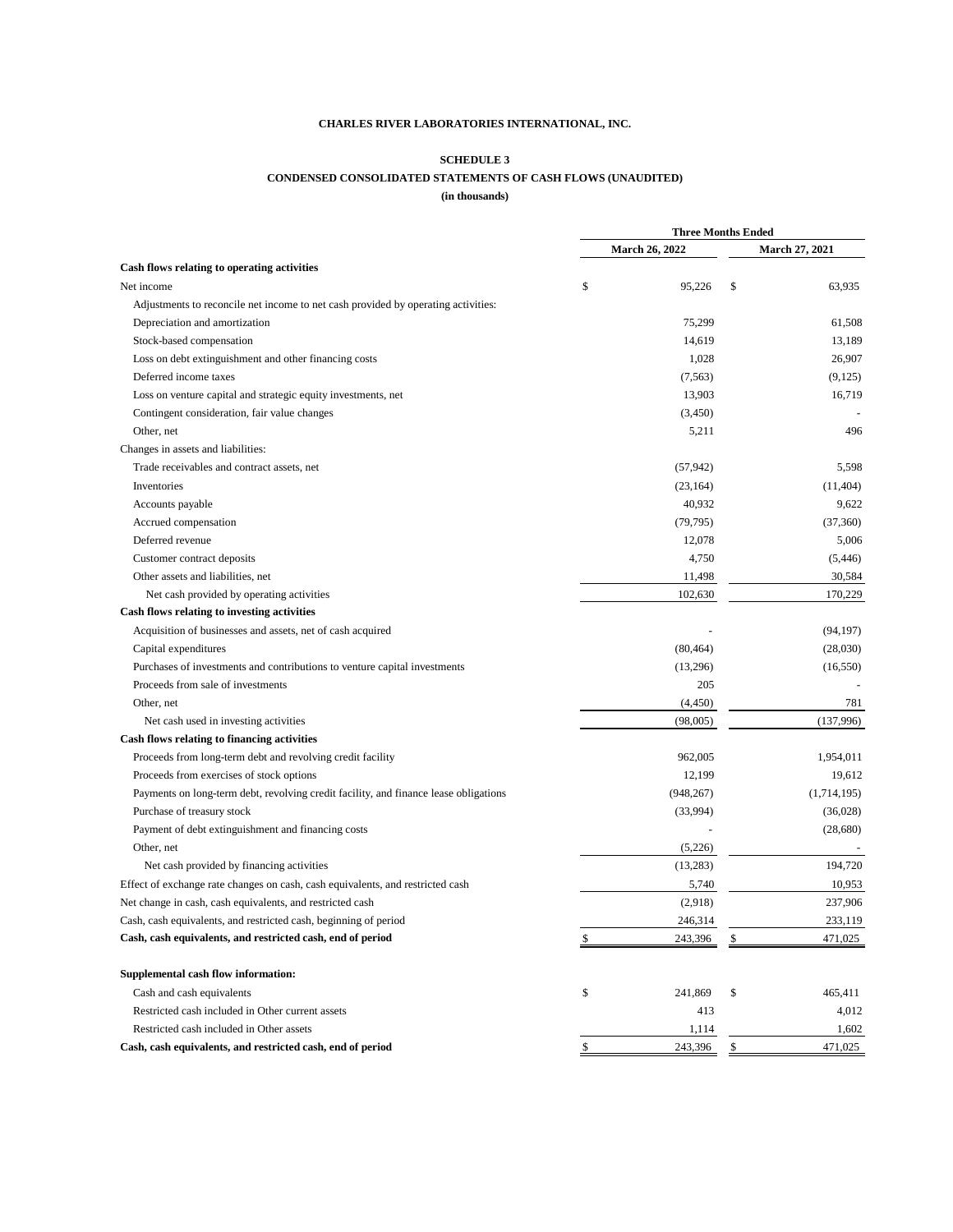### **SCHEDULE 4**

### **SELECTED BUSINESS SEGMENT INFORMATION (UNAUDITED)<sup>(1)</sup> (in thousands, except percentages)**

|              |                                                                                                             |         |                   | <b>Three Months Ended</b> |                       |
|--------------|-------------------------------------------------------------------------------------------------------------|---------|-------------------|---------------------------|-----------------------|
|              |                                                                                                             |         | March 26, 2022    |                           | <b>March 27, 2021</b> |
|              | <b>Research Models and Services</b>                                                                         |         |                   |                           |                       |
|              | Revenue                                                                                                     | \$      | 176,542<br>47,882 | \$                        | 176,910<br>44,935     |
|              | Operating income<br>Operating income as a % of revenue                                                      |         | 27.1%             |                           | 25.4 %                |
|              | Add back:                                                                                                   |         |                   |                           |                       |
|              | Amortization related to acquisitions                                                                        |         | 3,838             |                           | 5,339                 |
|              | Severance                                                                                                   |         | 674               |                           | $\overline{7}$        |
|              | Acquisition related adjustments <sup>(2)</sup>                                                              |         | 383               |                           | 456                   |
|              | Total non-GAAP adjustments to operating income                                                              | \$      | 4,895             | \$                        | 5,802                 |
|              | Operating income, excluding non-GAAP adjustments                                                            | \$.     | 52,777            | \$                        | 50,737                |
|              | Non-GAAP operating income as a % of revenue                                                                 |         | 29.9%             |                           | 28.7%                 |
|              | Depreciation and amortization                                                                               | \$.     | 9,469             | \$                        | 9,679                 |
|              | Capital expenditures                                                                                        | \$.     | 8,646             | \$                        | 2,983                 |
|              |                                                                                                             |         |                   |                           |                       |
|              | <b>Discovery and Safety Assessment</b><br>Revenue                                                           | \$      | 544,259           | \$                        | 501,178               |
|              | Operating income                                                                                            |         | 104,986           |                           | 90,949                |
|              | Operating income as a % of revenue                                                                          |         | 19.3%             |                           | 18.1%                 |
|              | Add back:                                                                                                   |         |                   |                           |                       |
|              | Amortization related to acquisitions                                                                        |         | 22,365            |                           | 22,648                |
|              | Severance                                                                                                   |         | 74                |                           | 412                   |
|              | Acquisition related adjustments <sup>(2)</sup>                                                              |         | (2,923)           |                           | 5,270                 |
|              | Site consolidation costs, impairments and other items                                                       |         | 69                |                           | 147                   |
|              | Total non-GAAP adjustments to operating income                                                              | \$      | 19,585            | \$                        | 28,477                |
|              | Operating income, excluding non-GAAP adjustments                                                            | \$      | 124,571           | \$                        | 119,426               |
|              | Non-GAAP operating income as a % of revenue                                                                 |         | 22.9%             |                           | 23.8%                 |
|              | Depreciation and amortization                                                                               | Ś       | 46,789            | \$                        | 44,608                |
|              | Capital expenditures                                                                                        | \$      | 48,930            | \$                        | 17,040                |
|              | <b>Manufacturing Solutions</b>                                                                              |         |                   |                           |                       |
|              | Revenue                                                                                                     | \$      | 193,128           | \$.                       | 146,478               |
|              | Operating income                                                                                            |         | 46,368            |                           | 49,437                |
|              | Operating income as a % of revenue                                                                          |         | 24.0%             |                           | 33.8%                 |
|              | Add back:                                                                                                   |         |                   |                           |                       |
|              | Amortization related to acquisitions                                                                        |         | 11,898            |                           | 2,214                 |
|              | Severance                                                                                                   |         | 107               |                           | 294                   |
|              | Acquisition related adjustments <sup>(2)</sup>                                                              |         | 4,142             |                           | 42<br>40              |
|              | Site consolidation costs, impairments and other items (3)<br>Total non-GAAP adjustments to operating income |         | 1,421             |                           | 2,590                 |
|              | Operating income, excluding non-GAAP adjustments                                                            | S<br>\$ | 17,568<br>63,936  | \$<br>\$.                 | 52,027                |
|              | Non-GAAP operating income as a % of revenue                                                                 |         | 33.1 %            |                           | 35.5%                 |
|              |                                                                                                             | \$.     |                   | \$                        |                       |
|              | Depreciation and amortization<br>Capital expenditures                                                       | S       | 18,482<br>22,828  | \$                        | 6,569<br>7,110        |
|              |                                                                                                             |         |                   |                           |                       |
|              | <b>Unallocated Corporate Overhead</b>                                                                       | \$      | (50, 458)         | S                         | (61, 618)             |
|              | Add back:<br>Severance                                                                                      |         | 1,087             |                           | (151)                 |
|              | Acquisition related adjustments <sup>(2)</sup>                                                              |         | 4,116             |                           | 10,560                |
|              | Total non-GAAP adjustments to operating expense                                                             | S       | 5,203             | \$                        | 10,409                |
|              | Unallocated corporate overhead, excluding non-GAAP adjustments                                              | \$.     | (45, 255)         | \$                        | (51,209)              |
|              |                                                                                                             |         |                   |                           |                       |
| <b>Total</b> | Revenue                                                                                                     | \$      | 913,929           | \$                        | 824,566               |
|              | Operating income                                                                                            |         | 148,778           |                           | 123,703               |
|              | Operating income as a % of revenue                                                                          |         | 16.3%             |                           | 15.0%                 |
|              | Add back:                                                                                                   |         |                   |                           |                       |
|              | Amortization related to acquisitions                                                                        |         | 38,101            |                           | 30,201                |
|              | Severance                                                                                                   |         | 1,942             |                           | 562                   |
|              | Acquisition related adjustments <sup>(2)</sup>                                                              |         | 5,718             |                           | 16,328                |
|              | Site consolidation costs, impairments and other items <sup>(3)</sup>                                        |         | 1,490             |                           | 187                   |
|              | Total non-GAAP adjustments to operating income                                                              | S<br>Š  | 47,251            | \$                        | 47,278                |
|              | Operating income, excluding non-GAAP adjustments                                                            |         | 196,029<br>21.4%  | \$                        | 170,981               |
|              | Non-GAAP operating income as a % of revenue                                                                 |         |                   |                           | 20.7%                 |
|              | Depreciation and amortization                                                                               | \$      | 75.299            | \$.                       | 61,508                |
|              | Capital expenditures                                                                                        | \$      | 80,464            | Ś                         | 28,030                |

(1) Charles River management believes that supplementary non-GAAP financial measures provide useful information to allow investors to gain a meaningful understanding of our core operating results and future prospects, wit

(2)

 (3) These adjustments are related to the evaluation and integration of acquisitions, which primarily include transaction, third-party<br>integration, and certain compensation costs, and fair value adjustments associated with cont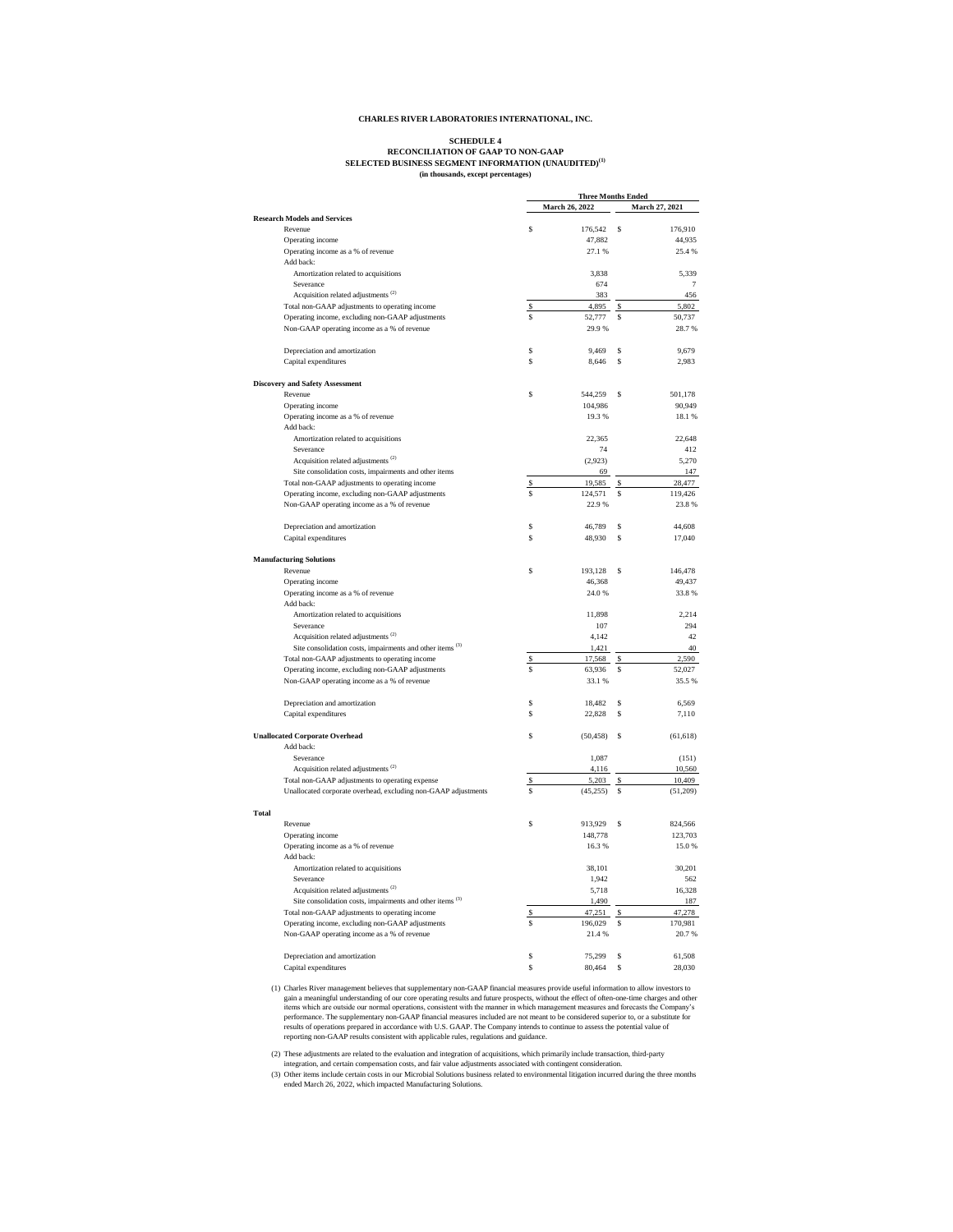### **SCHEDULE 5**

### **RECONCILIATION OF GAAP EARNINGS TO NON-GAAP EARNINGS (UNAUDITED)(1)**

**(in thousands, except per share data)**

|                                                                                    | <b>Three Months Ended</b> |                       |     |                       |  |
|------------------------------------------------------------------------------------|---------------------------|-----------------------|-----|-----------------------|--|
|                                                                                    |                           | <b>March 26, 2022</b> |     | <b>March 27, 2021</b> |  |
| Net income attributable to common shareholders                                     | \$                        | 93,022                | \$  | 61,530                |  |
| Add back:                                                                          |                           |                       |     |                       |  |
| Non-GAAP adjustments to operating income (Refer to previous schedule)              |                           | 47,251                |     | 47,278                |  |
| Write-off of deferred financing costs and fees related to debt financing           |                           |                       |     | 25,979                |  |
| Venture capital and strategic equity investment losses, net                        |                           | 13.903                |     | 16,719                |  |
| Other $^{(2)}$                                                                     |                           | 357                   |     | (2,370)               |  |
| Tax effect of non-GAAP adjustments:                                                |                           |                       |     |                       |  |
| Non-cash tax provision related to international financing structure <sup>(3)</sup> |                           | 1,122                 |     | 1,035                 |  |
| Tax effect of the remaining non-GAAP adjustments                                   |                           | (14, 520)             |     | (21, 013)             |  |
| Net income attributable to common shareholders, excluding non-GAAP adjustments     |                           | 141,135               | \$. | 129,158               |  |
| Weighted average shares outstanding - Basic                                        |                           | 50,640                |     | 49,980                |  |
| Effect of dilutive securities:                                                     |                           |                       |     |                       |  |
| Stock options, restricted stock units and performance share units                  |                           | 685                   |     | 1,095                 |  |
| Weighted average shares outstanding - Diluted                                      |                           | 51,325                |     | 51,075                |  |
| Earnings per share attributable to common shareholders:                            |                           |                       |     |                       |  |
| Basic                                                                              | \$                        | 1.84                  | \$. | 1.23                  |  |
| Diluted                                                                            | \$                        | 1.81                  | \$  | 1.20                  |  |
| Basic, excluding non-GAAP adjustments                                              | \$                        | 2.79                  | \$. | 2.58                  |  |
| Diluted, excluding non-GAAP adjustments                                            | \$                        | 2.75                  | \$  | 2.53                  |  |

 (1) Charles River management believes that supplementary non-GAAP financial measures provide useful information to allow investors to gain a meaningful understanding of our core operating results and future prospects, without the effect of often-one-time charges and other items which are outside our normal operations, consistent with the manner in which management measures and forecasts the Company's performance. The supplementary non-GAAP financial measures included are not meant to be considered superior to, or a substitute for results of operations prepared in accordance with U.S. GAAP. The Company intends to continue to assess the potential value of reporting non-GAAP results consistent with applicable rules, regulations and guidance.

 (2) Includes adjustments in the three months ended March 26, 2022 related to the sale of RMS Japan operations in October 2021 and a gain on an immaterial divestiture which occured in the three months ended March 27, 2021.

 (3) This adjustment relates to the recognition of deferred tax assets expected to be utilized as a result of changes to the Company's international financing structure.